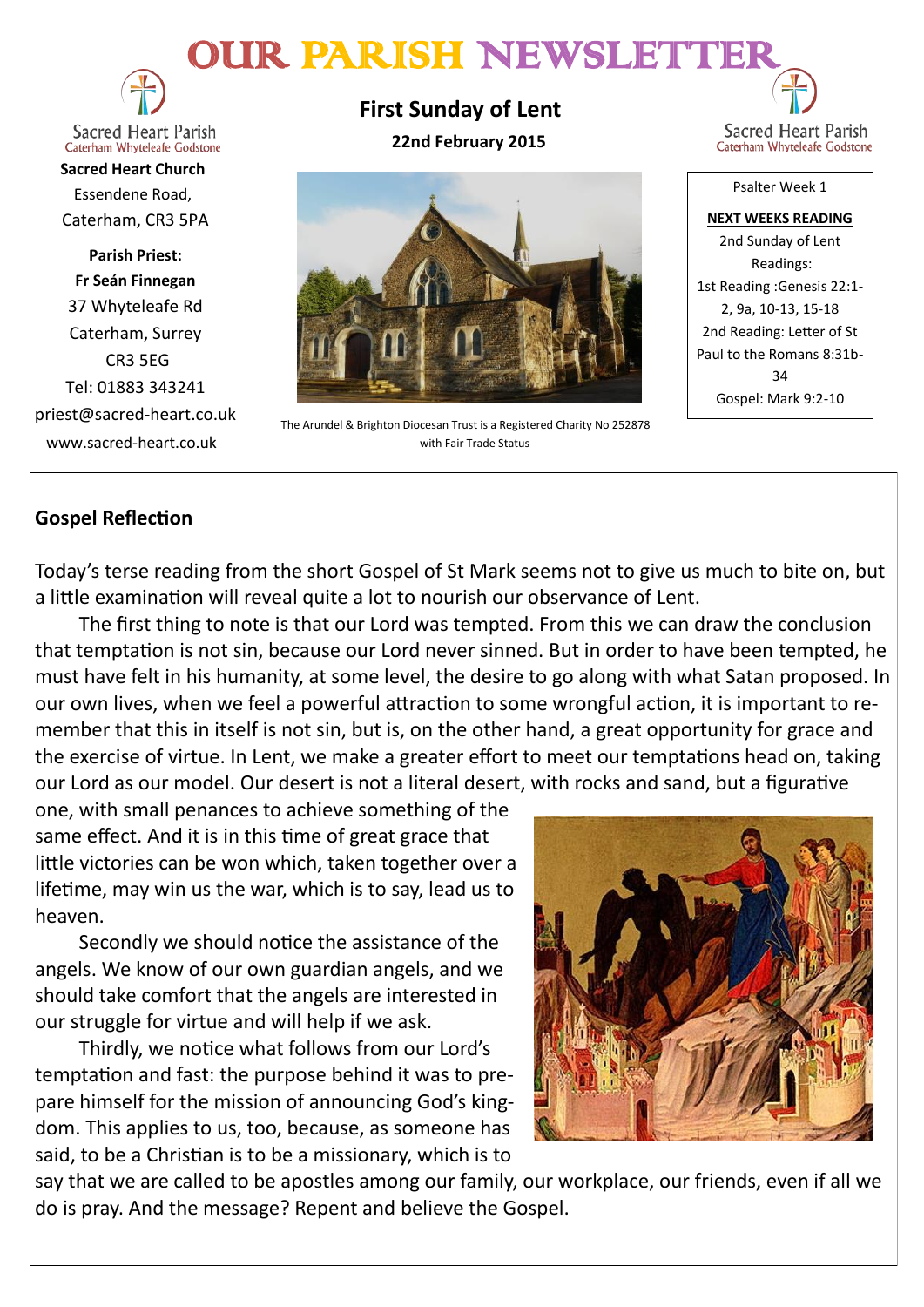

### **Baptisms**

Next week Jodie Hall will be baptised.

**Women's World Day of Prayer** Friday 6th March Praying for the Bahamas Local Services to be held at: Douglas Brunton Centre at 10:45am Oakhall Church, Francis Road, Caterham at 7:30pm ALL ARE WELCOME

### **THE JOHN FISHER SCHOOL - VACANCIES Teacher of Mathematics Teacher of Science Teacher of English required from 1st September 2015**

The Governors wish to appoint from  $1<sup>st</sup>$  September 2015 a full time teacher of Mathematics, English and Science who will inspire students to enjoy learning and achieve. They will join a lively team of dedicated teachers in each department.

Application forms and job details are available by downloading via the website on [www.johnfisherschool.org](http://www.johnfisherschool.org) where further information on the school and departments may be found. Completed applications forms should be sent with a covering letter to Mrs Rigby on [jrigby3@suttonmail.org](mailto:jrigby3@suttonmail.org) by the closing date Wednesday, 25<sup>th</sup> February 2015.

Interviews will be held: Teacher of Mathematics – Monday,  $2^{nd}$  March 2015 Teacher of Science – Tuesday,  $3^{rd}$  March 2015 Teacher of English – Wednesday,  $4<sup>th</sup>$  March 2015

#### **COVER SUPERVISOR**

#### **required to cover maternity leave for up to one year**

**Salary Scale 4/5 - Salary range £20,193 – £24,027 pro rata**

The school is currently looking to employ a Cover Supervisor to supervise whole classes during the short term absence of teachers. The hours are 30 per week, term time only. While the post is a temporary position it may suit a candidate who is looking for a one year contract prior to starting a career in teaching. Application forms (support staff) are available by downloading via the website on [www.johnfisherschool.org](http://www.johnfisherschool.org) where further information on the school may also be found. Completed application forms should be sent with a covering letter to Mrs Rigby, the Office Manager on *[jrigby3@suttonmail.org](mailto:jrigby3@suttonmail.org)* by the closing date Wednesday, 25<sup>th</sup> February 2015. Interviews will be held week commencing 2nd March 2015.

*The School is committed to safeguarding and promoting the welfare of children and to equality of opportunity. An enhanced CRB will be required.*



# **CAFOD** - **Lent Fast Day – Friday 27th February**

Please give what you can this Fast Day to stand with the world's poorest people as they cope with storms, floods and droughts. All donations to CAFOD's Lent 2015 appeal will be matched by the UK Government which means that for every pound you are able to give, CAFOD will receive an extra pound to help those in need. The Fast Day collection will be taken next Sunday,  $1<sup>st</sup>$  March.

Please join the CAFOD Group for a simple soup and cheese lunch in the Centenary Hall on Friday  $27<sup>th</sup>$  February, 12.00-2.00pm (donations to CAFOD). This will also provide the opportunity to find out more about the work that CAFOD does on our behalf. To assist with catering, please sign the sheet in the church porch if you would like to come along.



### **COAT QUIZ NIGHT**

Saturday 7th March 2015 at St Mary's Church Hall 7pm for 7:30pm. Tickets are £7

Bring your own drinks, glasses and nibbles. Light Refreshments with Tea or Coffee.

Prizes, spot prizes, booby prizes and Raffle. For tickets call Ann Walker on 01883 624773



### **Palm Sunday**

Palm Sunday (29<sup>th</sup> March) is five weeks away – but reserve the date in your diaries NOW! This year we have made it a truly family-friendly spiritual experience! Not

only do we have our normal Palm Sunday 'Day of Recollection' but we also have a Children's Activity Day. Designed for young people from School Years 1 to 8, the Activity Day will be a fun day of story-telling, and creativity. The Day of

Recollection will be a day of quiet prayer and thoughtful meditation. The theme for both activities is the disciples' journey from Jerusalem to Emmaus – not only a good story in its own right, but a reflection of our own life's journey - a fitting end to Lent and a preparation for Easter. The day will start after the 10.45 Mass (about 11.45) and will finish about 4.15p.m. – with a 'shared lunch' in the middle. Signup *now!* (sheets at the back of the church).

### **Offertory Collection**

Sincere thanks for your generosity last weekend: Offertory: £768.38 (Gift Aid £305.70) Second Collection for the Lourdes Fund: £302.78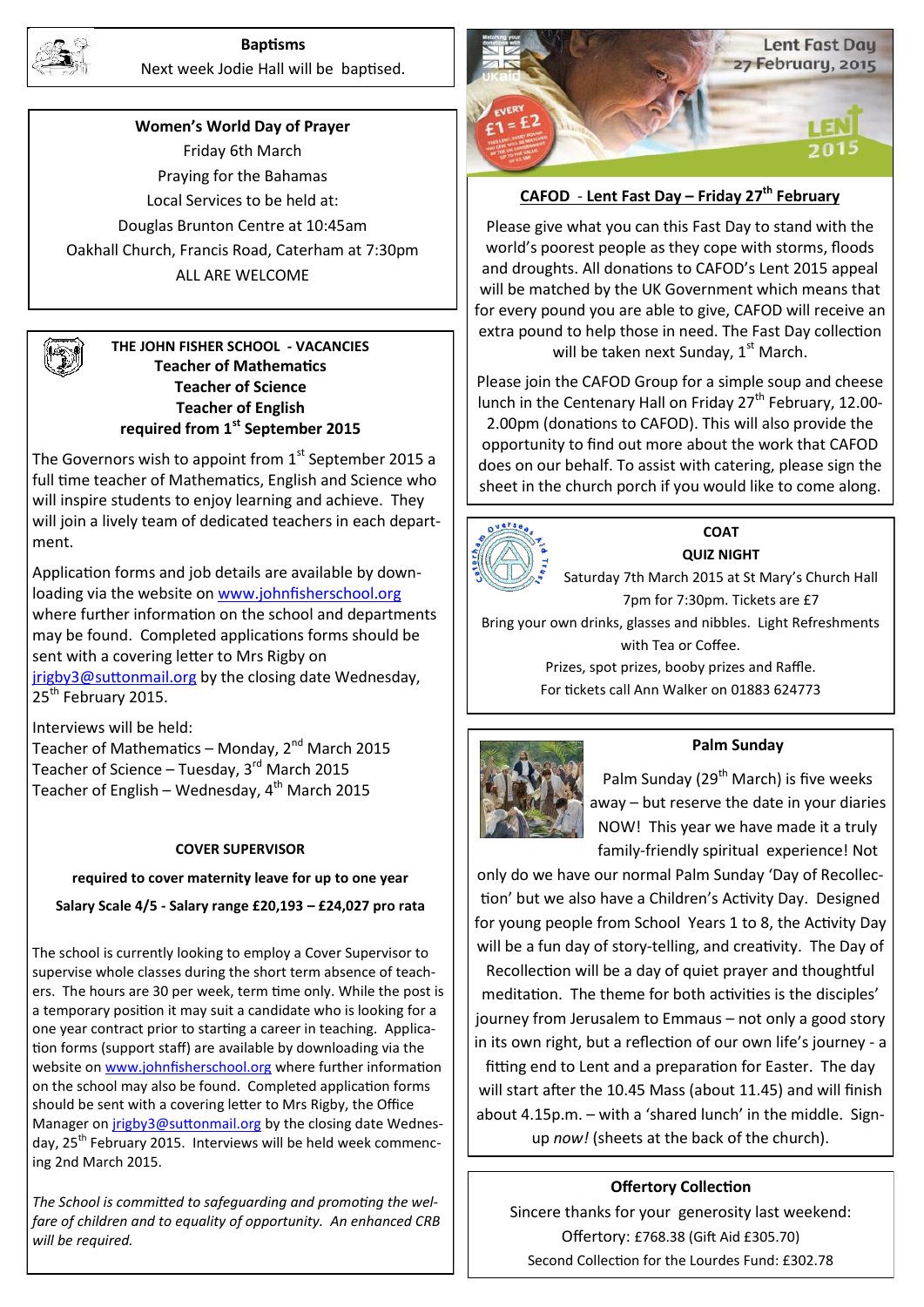# **WHAT'S ON IN THE PARISH THIS WEEK**

|       | Sun 22nd: NO CHILDREN'S liturgy          |
|-------|------------------------------------------|
|       | Coffee after Mass                        |
| Mon:  | After Mass Teas & Coffee (Old Hall)      |
| Tues: | 9:15am -11:15am Toddler Group (Old Hall) |
|       |                                          |

Fri: CAFOD Family Fast Day Sun 1st: CHILDREN'S liturgy at 9am and 10:45am Coffee after Mass

### **Calling all children of the Parish**

We would like to invite all the children of the parish to make an Easter Garden to bring into Church on Easter Sunday and to be on display throughout Easter week . An Easter Garden usually includes Jesus' tomb and the three crosses but you can add the garden of Gethsemane, an angel, people, grow real grass and flowers in it! They can be made in seed trays, lined cardboard boxes, wide flower pots – it's completely up to you as long as the container is no bigger than A3 size (but can be smaller). For lots of ideas log onto Google images and type in 'Easter Gardens' then let your creativity run wild. Entries can come from individuals, family groups or club groups. All entrants will receive a small chocolate egg. Parents – it can be a lovely, creative, active way to bring Easter to life and the children could add something to their gardens each week during Lent!

# **FIRST HOLY COMMUNION**

**Next Children's' Session:** 



### **Sun 08/03/15: 9.30am -10.30am, Cent Hall – Chp 9 of Book.**

It is important that all children make this session as we will be going through what to expect at the Reconciliation Service and taking them into the church. In the meantime, could you please keep practicing; the Sign of the Cross, the Act of Contrition. It would also be useful to talk about the 10 Commandments and the examination of conscience. Could parents please make sure that the book is completed at home before the next session – thank you.

### **Dates for your Diary:**

Sat 14/03/15: 11.30am – Reconciliation Service in Church (Every child must be accompanied by at least one parent to this service).

Sat 21/03/15: 2pm - Tour of the Church

If you have any queries, please contact **Anne Marie Young** either via email on [fhc.sacredheart@gmail.com](mailto:fhc.sacredheart@gmail.com) or by mobile on **07949 938 984.**

### **Catholic Directory**

The Catholic Directory has just launched a mobile version of the online Catholic Directory on www.CatholicDirectory.org. It means people can find the nearest Church or Mass at the click of a button.



**Your Prayers are requested for the following persons who are ill or housebound.** 

Pat Knight; Kathleen & John Saunders; Helen Keogh; Daisy Hill; Christopher Browne; Kit Monk; Krista Thompson; Jane Hill; Rosemary Whale; Pam Weaver; Jimmy & Bridie Mullen; Bernie Horrocks; Margaret Robertson; Heather Tordimah; Jenny Rower; Elizabeth Daley; Eileen Lattimore; Bryan Smith; Rose Knight; Oliver Farrell; Richard Richardson; Seeta Pillay; Christopher Miles; Pat McCoy; Olive Wood; John Dunlop, Elise O'Connor, Malcolm Bowen, John Gilford, Chris Norman, Bridget Crook & Baby Tabitha Harrison

Parish Women's Group are holding their A.G.M. on Wednesday 4th March in the Centenary Hall at approximately 2 pm. after Lunch Club.

### **A Day for the Lord**

Pope Francis has asked us to have A Day for the Lord. On 7th March from 10 am to 10 PM the church will be open and priests will be available for Reconciliation with Exposition of the Blessed Sacrament all day. We need three people to commit to pray before the Blessed Sacrament each half an hour. Please sign the list on the porch.

### **Second Collection**

Next Sunday we will have a second collection for CAFOD Lenten Fast Day. This is not eligible for Parish Gift Aid, please do not use your Parish envelopes

### **Lent & Easter 2015**

The Liturgy Group have produced a lovely booklet for Lent & Easter this year. This booklet will help you keep track of all the services and celebrations over the Lent Easter Period. Please pick up your booklet available from the back of Church.

**You Can Help Your Marriage –** Do you feel alone? Are you frustrated or angry with each other? Do you argue … or have you just stopped talking to each other? Does talking about it only make it worse? Retrouvaille (pronounced retro-vi with a long i) helps couples through difficult times in their marriages. This programme has helped 10s of 1000s of couples experiencing difficulties in their marriage. For confidential information about, or to register for the next programme commencing with a residential weekend on 20th -22nd March 2015, email [info@retrouvaille.org.uk;](mailto:info@retrouvaille.org.uk) call or text 0788 7296983 or visit [www.retrouvaille.org.uk](http://www.retrouvaille.org.uk)